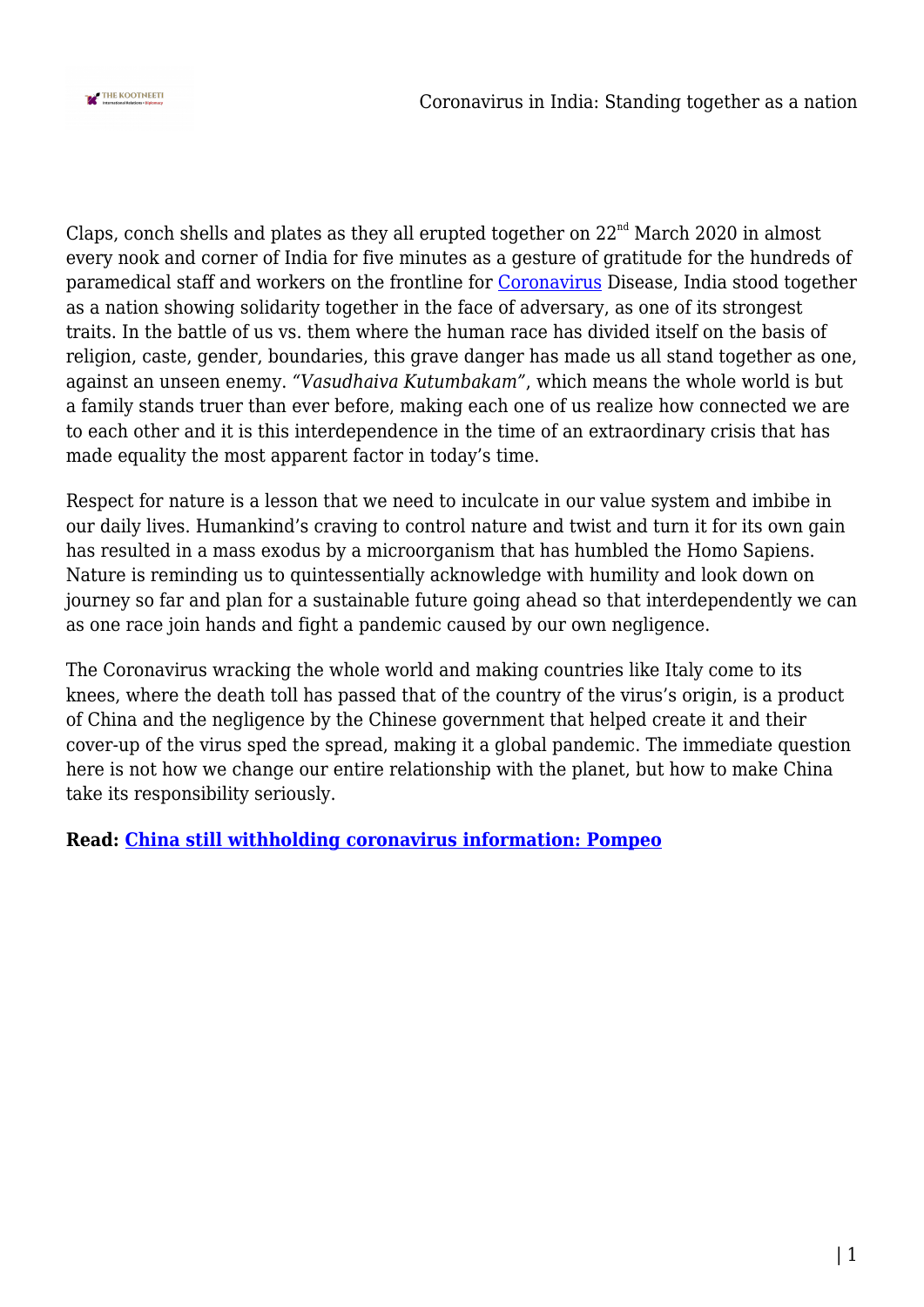



U.S. President Trump/AP

Donald Trump quoting it as the Chinese Virus might instigate racism against Asian – Americans, but this can't give the Chinese government a pass. CNN is carrying communist China's water by deflecting blame for the virus only mentioning it in a pass, that the experts believe the virus originated in the wet markets of Wuhan where wild animals are held captive together and sold as delicacies or pets and a mix of viruses and species can occur. China must be held accountable for its actions not just as an act of justice but for matters of public safety. As the virus spread around Lombardy, the region that has by far the most trade with China and the home of Milan, it became a tragedy for the Italians. The Italian authorities fumbled with tough measures in the start of this contagion to protect the basic civil liberties as well as the economy. This lackadaisical approach cost them thousands of deaths and the piecemeal efforts to lock down the country eventually always lagged behind the virus's lethal trajectory. Codogno and other red zone towns linked to the original outbreak faced the wrath of the Italian authorities' protection of civil liberties with the death toll rising each day and almost no survivors who were shifted to the Intensive Care Units or were on Ventilator support.

[China's expanding global engagement with the WHO](https://thekootneeti.in/2020/03/26/covid19-manufactured-cruelty-china-who/) and its ambition to build a "Global silk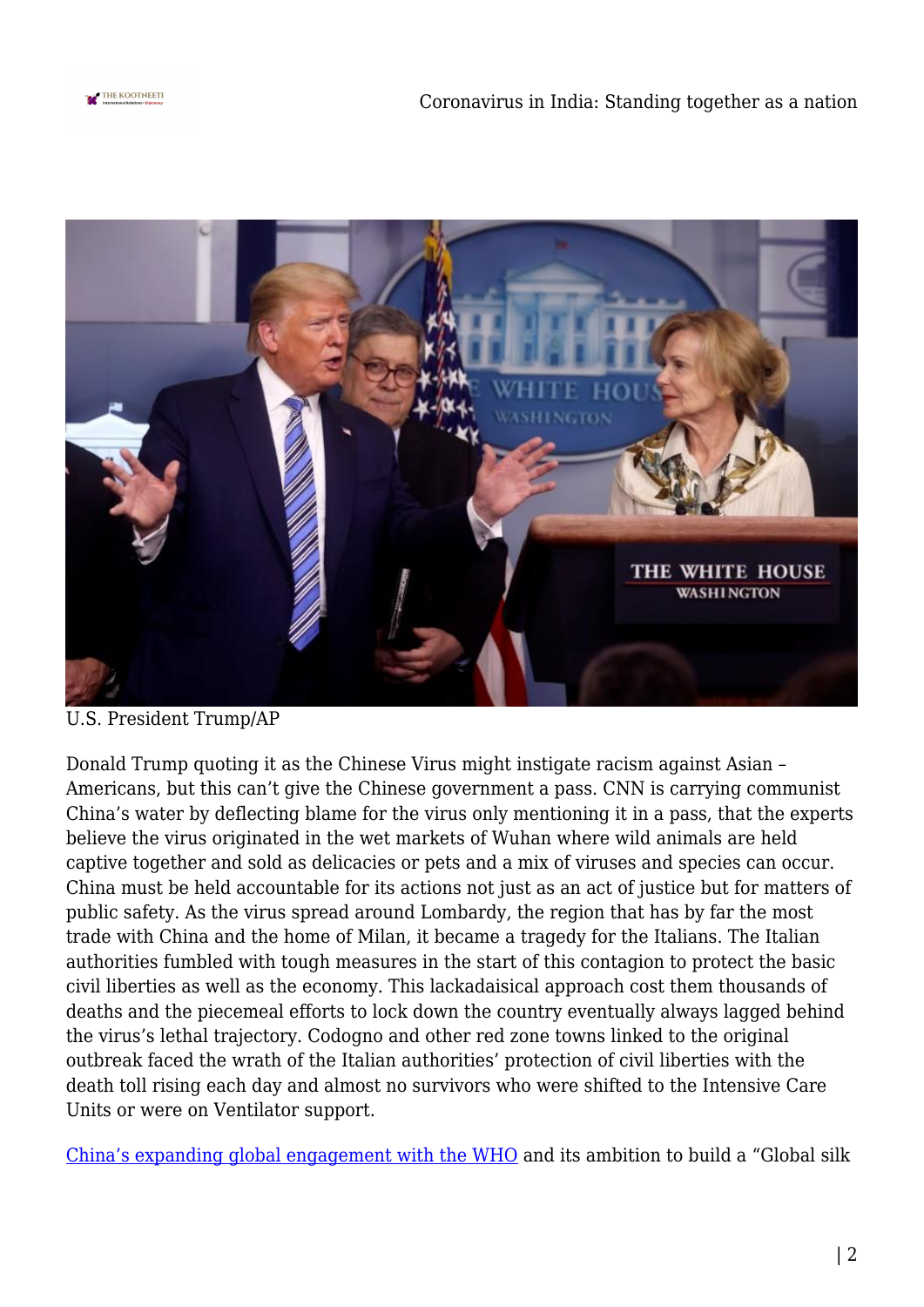

road for health" has put the WHO in shallow waters. WHO's complacence by delaying the decision on calling it a global emergency and endorsing China's mid – January claims that there is no human to human transmission of the virus, consistent support of Beijing's handling and criticism of other nations for imposing a travel ban on China has left an indelible mark on WHO'S character. This has raised strong questions about WHO's leadership that has been accused of serving China's interests rather than preparing the world against the spread of the virus and pointing Beijing's success in leveraging International Organizations for its national advantage. In today's multilateral world when standing together to fight a common enemy is the task at hand, WHO's erratic response has chided not just USA but India as well.

Governments beyond Italy are now in danger of facing the same calamity if they repeat similar mistakes. The tragedy of Italy stands as a warning to Europe and the USA, where the virus is coming along with equal velocity. Italy's experience clearly highlights that no matter how advanced the healthcare systems of a nation might be, to fight this virus it is absolutely essential to break the viral chain of transmission. With the growing number of positive cases and fatalities across all 188 nations where the virus is creating havoc, each nation is left to fend for itself first and then care about the others. In times like this, India sends a relief team to China when the virus was at its peak there and similarly the Chinese and the Russians have sent aid and relief to the virus torn Italy. Although such measures are appreciable, yet the harsh truth is that the first positive case is actually the most rigorous and active spreader and only social distancing is the most helpful remedy right now.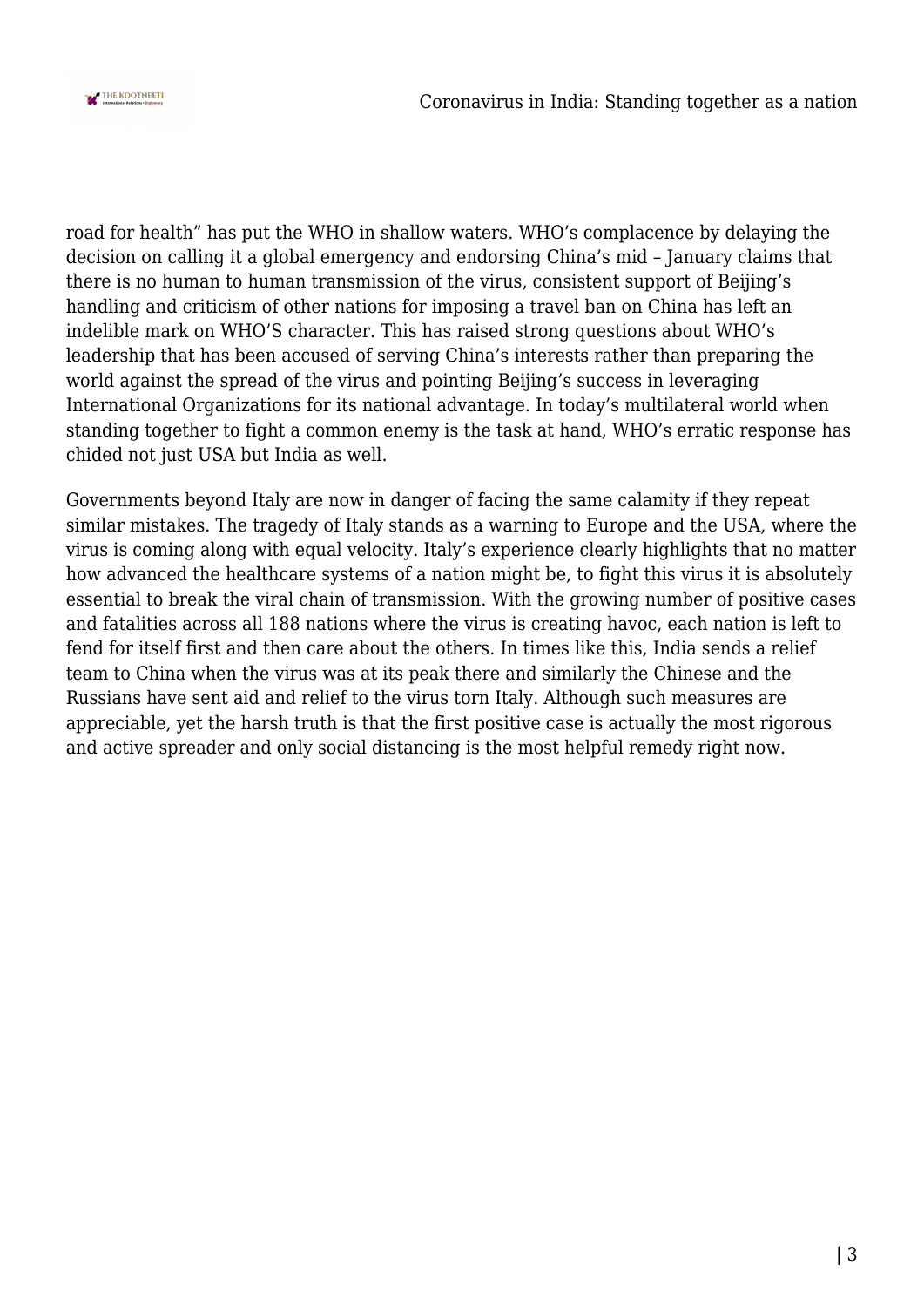



NEW DELHI, INDIA – MARCH 22: Indian policemen push barricades to place them in the centre of a road leading to historic India Gate, during a one-day nationwide Janata (civil) curfew imposed as a preventive measure against the COVID-19 on March 22, 2020, in New Delhi, India. (Photo by Yawar Nazir/Getty Images)

Having said so, for humanity to triumph against this unseen enemy, the global community has to stand together as one and help each other fight it in every possible way. Spain, Italy, Iran as they all suffer grievously because of their initial relaxed approach are desperately waiting for things to settle down and hoping for a miracle where they don't have to choose between patients to let live and leave for dead. Once this global pandemic settles down, all nations must work together against transnational threats sensibly by taking concrete actions. Collective solutions must be developed both at domestic and international levels tackling the cost-benefit distribution.

Finally, looking at India and the increasing number of cases, the 21 days lockdown by the Prime Minister is a strict step in the right direction to stop this global pandemic from spreading in the foreseeable future. The stringent measures are taken by the Indian leadership to showcase a strong will. When the commonplace watchword for the era of globalization has been "all economics is global, all politics is local", PM Modi's [initiative to](https://thekootneeti.in/2020/03/26/whatever-it-takes-g20-leaders-vow-to-combat-covid19/) [mobilize the G – 20](https://thekootneeti.in/2020/03/26/whatever-it-takes-g20-leaders-vow-to-combat-covid19/) will encourage a purposeful multilateral response.